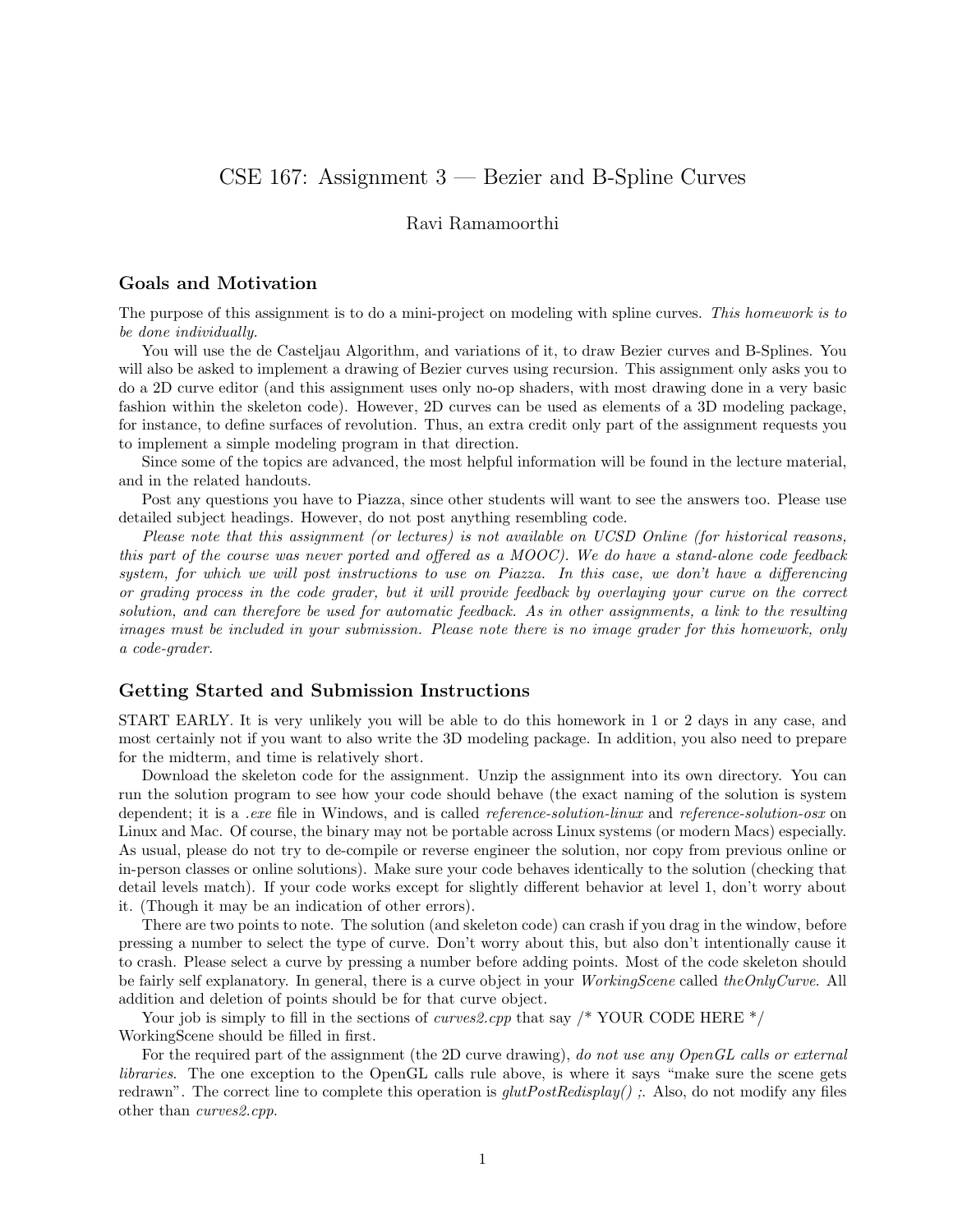For submission of the required assignment, please submit it like any other assignment following the instructions on the class assignments page. You must include a link to the full-res images from the (standalone) code-grader, your source code for curves2.cpp and all other requirements for a submission. The logistics of the feedback server, which is standalone in this case, will be posted on Piazza.

The implementation and submission issues for the extra credit 3D modeling part are discussed separately, and should be submitted separately on Canvas, discussing extra credit only. (The required part of the assignment still needs to be submitted separately).

#### Basic Assignment Specifications

You will want to complete *WorkingScene* before anything else. Once you have done this correctly, you will be able to draw regular Curves (just straight lines) by LEFT clicking on the screen to add points. You should be able to delete points by RIGHT clicking in them. You can also drag existing points around.

Thereafter, you will fill in code for *Bezier*, *Bspline* and *Bezier2*. For *Bezier*, you simply divide the curve into line segments (depending on the *detail* parameter, there should be *detail* segments). Hence, all you need to do is evaluate the curve at  $detail+1$  points, connecting these with line segments. The evaluation can be done by the deCasteljau algorithm as described in class, or you can use the explicit Bernstein-Bezier polynomial form. For Bezier2, you draw the curve by recursive subdivision, splitting it at its midpoint each time. The recursive subdivision of Bezier curves using the deCasteljau algorithm was discussed in class. Finally, for drawing cubic *Bsplines*, you can either use a variant of the deCasteljau algorithm, or the B-spline matrix formula discussed in class directly. This latter formula applies since the knot spacing is uniform and the B-splines are always cubic.

Notes for Skeleton Code: Please note that the program (even solution) will not do anything if you click on control points after startup. You first need to enter the type of curve, with 0 for a basic straight line. You should read the code to figure out how to switch to Bezier and Bspline curves. Also the  $+$  and keys are used to change the detail parameter.

The assignment skeleton code uses the vector class from the Standard Template Library (STL). It is a very powerful class, but may have a slight learning curve. It is worth investing the time to learn how to use this. Microsoft's MSDN web site is a good source of information. There are also plenty of books and other web sites that discuss STL. If you really don't want to use vector, figure out just enough to convert the vector of points into a form you are comfortable with before you start your manipulations of the points.

For Bezier<sub>2</sub>, you are provided with a more complete skeleton. This code uses vector. You may choose to rewrite  $draw()$  and not use the skeleton at all, but we reccomend that you study this code and fill in the provided structure. This will help you learn the vector class, as well as the recursive algorithm for Bezier curves.

FAQ: Can I write other helper functions instead of using the given functions when implementing Bezier2? You can change whatever you want in *curves2.cpp*, but please don't change anything outside of that. Of course, you can add whatever helper functions you need inside of *curves2.cpp*. In all cases, the code must compile and produce output with the feedback servers (please try not to include additional system headers, since these are often system-dependent and may not work with the feedback server).

Rules for Your Code: Do not use outside (any) libraries for your computations. Helpful functions provided in the skeleton are:

- The class Curve has the function  $drawLine($ , which you should use to draw straight lines.
- The class *Point* has a function  $draw()$ . For drawing knots in the B-Spline, you will want to create a point, and ask it to draw itself.

Hints and Dcoumentation: We briefly provide some hints and documentation that may be helpful.

• *Normalization*: You will likely want to normalize the coordinates returned by x and y for example, by dividing by the window width. This is true for both WorkingScene::drag and WorkingScene::mouse.